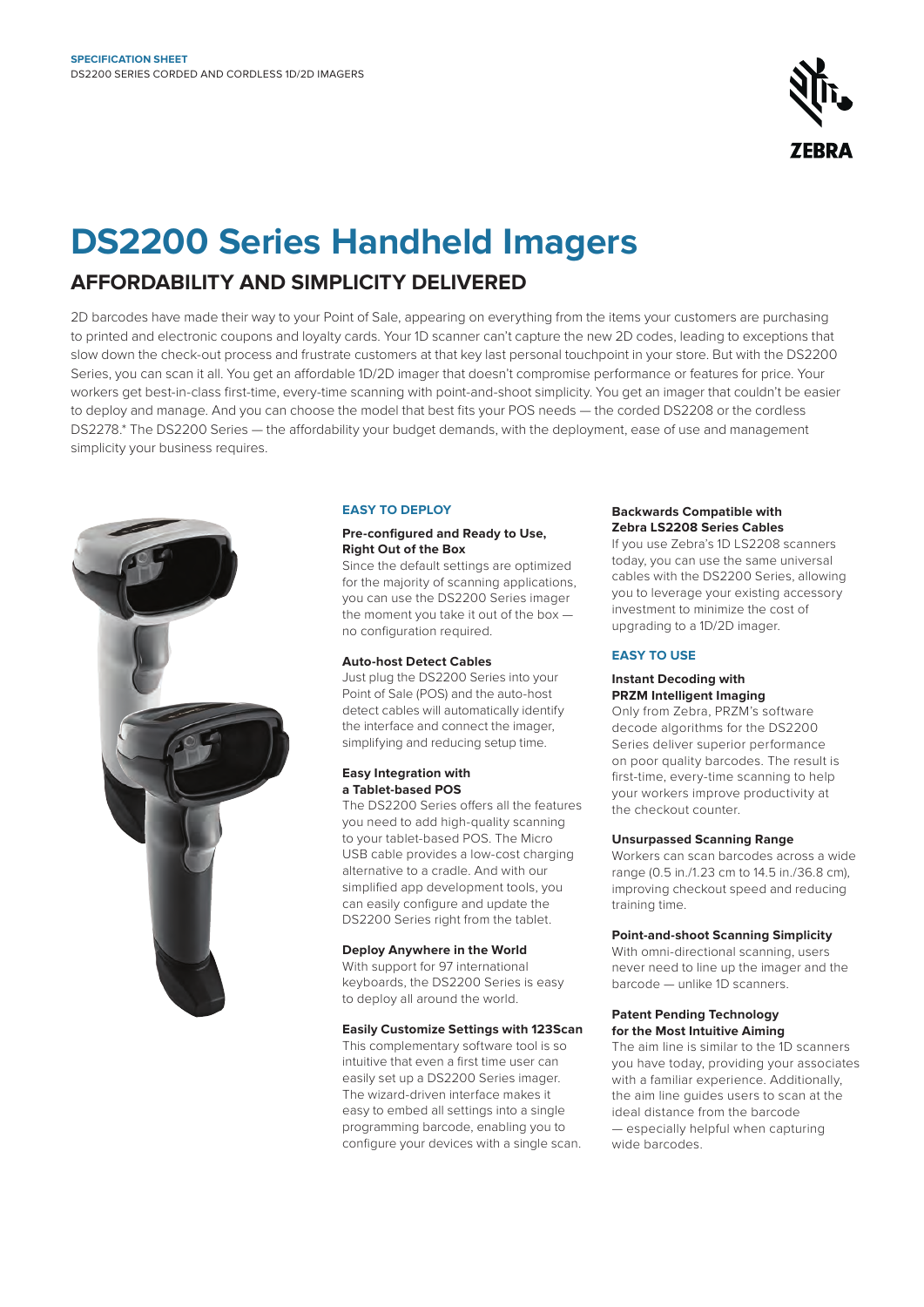#### **EASY TO USE (continued)**

#### **Easiest Pairing on the Planet**

With our industry-first Scan-to-Connect technology, your workers can pair the cordless DS2278 with any Bluetoothenabled PC, tablet or smartphone in a single step.

#### **Fast, Easy and Flexible Charging**

Plug the imager directly into the host or any standard wall socket via the Micro USB cable to charge the DS2278 in just an hour. The Presentation Cradle, which provides hands-free scanning, charges the DS2278 in just four hours. The Presentation cradle charges the battery during use, so you can keep the scanner in service during charging. And since the Presentation Cradle doesn't require a separate power supply, there are fewer accessories to purchase and manage.

### **Unique Direct Decode Indicator Improves Productivity**

The illumination on the barcode flashes to indicate a good decode, so workers know instantly if the barcode was captured correctly — regardless of how noisy the environment might be.

# **On-the-fly Switching Between Handheld and Hands-free Scanning**

Regardless of whether your workers are using the corded DS2208 or the cordless DS2278, workers can simply place the imager in its presentation stand to automatically switch to hands-free mode – no change of settings is required.

#### **Guaranteed Full Shift Battery Power**

With 14 hours of power, your cordless DS2278 imagers are always available for use — no need to waste time recharging during the business day.

### **EASY TO MANAGE**

#### **Control Your Scanners from a Smartphone, Tablet or PC**

You can easily control the beeper, LED and Symbology settings; display scanned barcode data; access model and serial number information and more from Windows, Android and iOS hosts.

#### **Eliminate Bluetooth Interference with Zebra's Proprietary Wi-Fi Friendly Mode**

Ensure that your cordless DS2278 Bluetooth imagers only operate on channels that are not shared with your WLAN, protecting WLAN service levels for your workers and your customers.

# **A Battery Designed to Last**

The long-lasting 2400 mAh Lithium Ion battery in the cordless DS2278 will likely never need to be replaced, reducing total cost of ownership and simplifying everyday management by eliminating the need to purchase and manage a battery pool.

# **No-cost Tools to Meet Advanced Management and Application Development Needs**

If you have Imagers in different locations, you can remotely manage them all with our Scanner Management Service (SMS) application. Need a custom scanning application? Our Scanner Software Development Kits (SDKs) provides everything you need, including documentation, drivers, test utilities and sample source code for Windows, Android, iOS and Linux.

#### **Put the DS2200 Series to work in:**

#### **Retail**

- Point-of-Sale (POS)
- Loyalty applications • Electronic coupon redemption

#### **Hospitality**

- Check-in
- Ticketing (concerts, sporting events and more)
- Loyalty cards

#### **Transportation & Logistics**

- Back-of-store shipping and receiving
- Product tracking
- Ticketing (airports, train and bus terminals)
- Postal

#### **Light/Clean Manufacturing**

- Product and component tracking
- Work-in-Process (WIP)

#### **Government**

- Lottery and gaming
- Administration
- Banking

# **THE DS2200 SERIES — THE AFFORDABILITY YOUR BUDGET DEMANDS, WITH THE SIMPLE DEPLOYMENT, EASE-OF-USE AND MANAGEABILITY YOUR BUSINESS REQUIRES.**

**For more information, visit [www.zebra.com/](http://www.zebra.com/tc75series)ds2200 or access our global contact directory at [www.zebra.com/contact](http://www.zebra.com/contact)**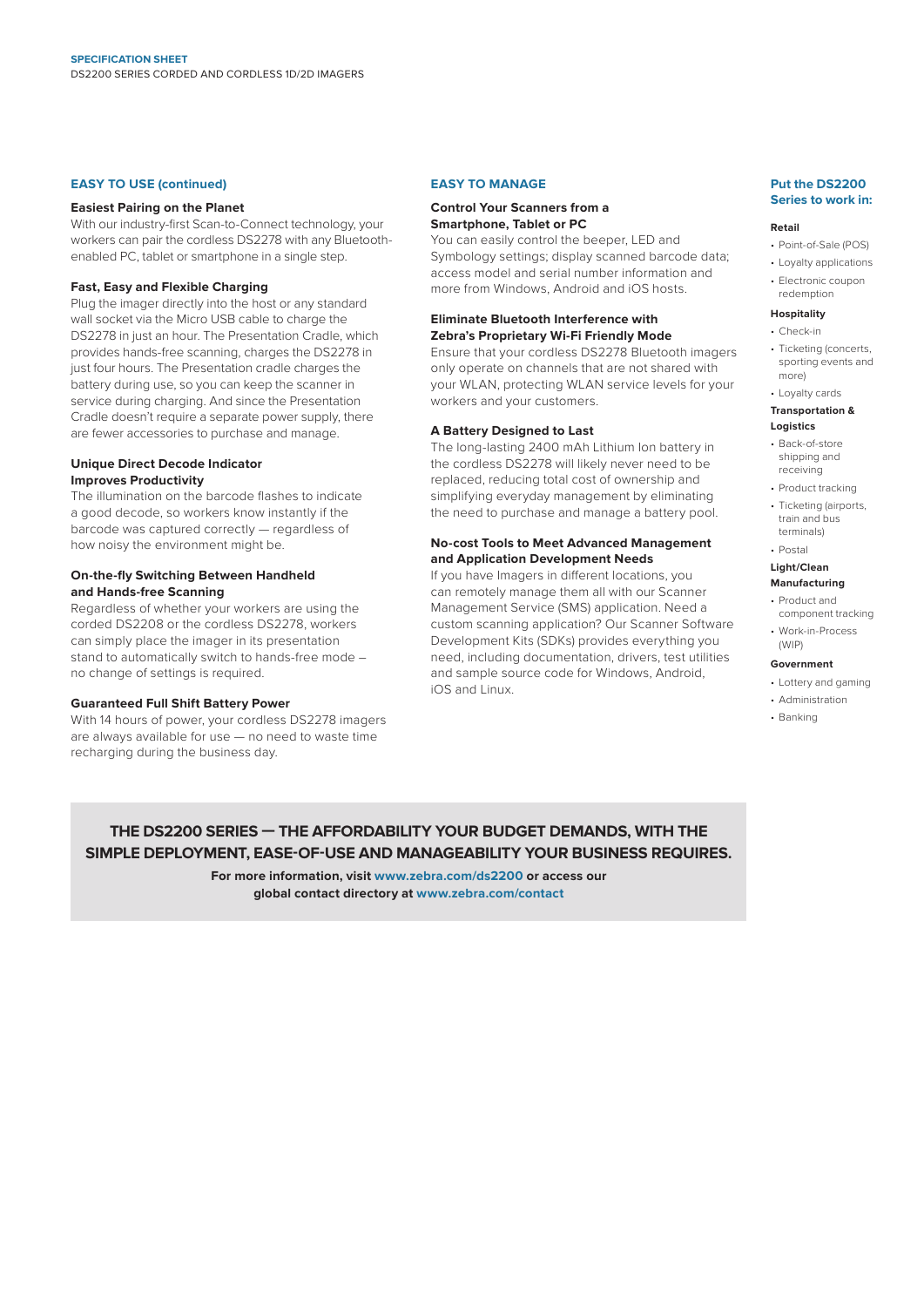# **DS2200 Series Specifications**

| PHYSICAL CHARACTERISTICS                    |                                                                                                                                         |  |  |  |
|---------------------------------------------|-----------------------------------------------------------------------------------------------------------------------------------------|--|--|--|
| <b>Dimensions</b>                           | Corded DS2208:<br>6.5 in. H x 2.6 in. W x 3.9 in. D<br>16.5 cm. H x 6.6 cm. W x 9.9 cm. D                                               |  |  |  |
|                                             | Cordless DS2278:<br>6.9 in. H x 2.6 in. W x 3.9 in. D<br>17.5 cm. H x 6.6 cm. W x 9.9 cm. D                                             |  |  |  |
|                                             | <b>Presentation Cradle:</b><br>2.8 in. H x 3.7 in. W x 4.8 in. D<br>7.1 cm. H x 9.4 cm. W x 12.2 cm. D                                  |  |  |  |
| Weight                                      | Corded DS2208: 5.7 oz. / 161.6 g<br>Cordless DS2278: TBD<br><b>Presentation Cradle: TBD</b>                                             |  |  |  |
| <b>Input Voltage</b><br>Range               | DS2208/DS2278 and Cradle: 4.5 to 5.5 VDC Host<br>Powered; 4.5 to 5.5 VDC External Power Supply                                          |  |  |  |
| Current                                     | Corded DS2208 Operating Current at Nominal<br>Voltage (5.0V): 250 mA (typical). (Note: Auto-Aim and<br>Illumination on Acquiring Image) |  |  |  |
|                                             | Corded DS2208 Standby Current (idle) at Nominal<br>Voltage (5.0V): 150 mA (typical). (Note: Auto-Aim On)                                |  |  |  |
|                                             | Presentation Cradle and Micro USB Cable: 500 mA<br>(typical) Standard USB; 1100 mA (typical) BC 1.2 USB                                 |  |  |  |
| Color                                       | Nova White, Twilight Black                                                                                                              |  |  |  |
| <b>Supported Host</b><br>Interfaces         | USB, RS232, Keyboard Wedge, TGCS (IBM) 46XX over<br><b>RS485</b>                                                                        |  |  |  |
| <b>Keyboard Support</b>                     | Supports over 90 international keyboards                                                                                                |  |  |  |
| <b>User Indicators</b>                      | Direct Decode Indicator; good decode LEDs; Rear view<br>LEDs; beeper (adjustable tone and volume)                                       |  |  |  |
| <b>PERFORMANCE CHARACTERISTICS</b>          |                                                                                                                                         |  |  |  |
| <b>Motion Tolerance</b><br>(Handheld)       | Up to 5 in./13 cm. per second for 13 mil UPC                                                                                            |  |  |  |
| <b>Swipe Speed</b><br>(Hands-Free)          | Up to 30.0 in./76.2 cm. per second for 13 mil UPC                                                                                       |  |  |  |
| <b>Light Source</b>                         | Aiming Pattern: Linear 624nm Amber LED                                                                                                  |  |  |  |
| <b>Illumination</b>                         | (2) 645nm Super-Red LEDs                                                                                                                |  |  |  |
| <b>Imager Field of View</b>                 | 32.8° H x 24.8° V Nominal                                                                                                               |  |  |  |
| <b>Image Sensor</b>                         | 640 x 480 pixels                                                                                                                        |  |  |  |
| <b>Minimum Print</b><br>Contrast            | 25% minimum reflective difference                                                                                                       |  |  |  |
| Skew/Pitch/Roll<br><b>Tolerance</b>         | $+/- 65^{\circ}$ : +/- 65°: 0-360°                                                                                                      |  |  |  |
| <b>Minimum Element</b><br><b>Resolution</b> | Code 39 - 4.0 mil; Code 128 - 4.0 mil;<br>Data Matrix - 6.0 mil; QR Code - 6.7 mil                                                      |  |  |  |
| <b>USER ENVIRONMENT</b>                     |                                                                                                                                         |  |  |  |
| Operating<br><b>Temperature</b>             | DS2208/DS2278 Imagers:<br>32.0° to 122.0° F/0.0° to 50.0° C                                                                             |  |  |  |

Presentation Cradle: 32.0° to 104.0° F/0.0° to 40.0° C

| <b>USER ENVIRONMENT (CONTINUED)</b>                   |                                                                                                                                                           |                                                                                                  |                                    |  |  |
|-------------------------------------------------------|-----------------------------------------------------------------------------------------------------------------------------------------------------------|--------------------------------------------------------------------------------------------------|------------------------------------|--|--|
| <b>Storage</b><br>Temperature                         |                                                                                                                                                           | -40.0° to 158.0° F/-40.0° to 70.0° C                                                             |                                    |  |  |
| Humidity                                              |                                                                                                                                                           | 5% to 95% RH, non-condensing                                                                     |                                    |  |  |
| <b>Drop Specification</b>                             |                                                                                                                                                           | Designed to withstand multiple drops at<br>5.0 ft./1.5 m to concrete                             |                                    |  |  |
| Tumble<br>Specification                               | Designed to withstand 250 tumbles<br>in 1.5 ft./.5 m tumbler <sup>1</sup>                                                                                 |                                                                                                  |                                    |  |  |
| Environmental<br>Sealing                              | <b>IP42</b>                                                                                                                                               |                                                                                                  |                                    |  |  |
| Electrostatic<br>Discharge (ESD)                      |                                                                                                                                                           | DS2208/DS2278 and Cradle: ESD per EN61000-4-2,<br>+/-15 KV Air, +/-8 KV Direct, +/-8 KV Indirect |                                    |  |  |
| Ambient Light<br>Immunity                             | 0 to 10,000 Foot Candles/0 to 107,600 Lux                                                                                                                 |                                                                                                  |                                    |  |  |
| <b>RADIO SPECIFICATIONS</b>                           |                                                                                                                                                           |                                                                                                  |                                    |  |  |
| <b>Bluetooth Radio</b>                                | Standard Bluetooth Version 4.0 with BLE: Class 2<br>33 ft. (10.0m), Serial Port and HID Profiles; output<br>power adjustable down from 2.0 dBm in 8 Steps |                                                                                                  |                                    |  |  |
| <b>BATTERY</b>                                        |                                                                                                                                                           |                                                                                                  |                                    |  |  |
| <b>Battery Capacity/</b><br><b>Battery Type</b>       | 2,400 mAh Li-Ion Battery                                                                                                                                  |                                                                                                  |                                    |  |  |
| <b>Scans Per</b><br><b>Battery Charge<sup>2</sup></b> | 100,000 scans at 60 Scans per Minute or 60,000 scans at<br>10 Scans per Minute                                                                            |                                                                                                  |                                    |  |  |
| <b>Operating Time</b><br>Per Full Charge <sup>2</sup> | 100.0 Hours                                                                                                                                               |                                                                                                  |                                    |  |  |
| <b>Charge Time (from Empty)</b>                       |                                                                                                                                                           | 14 Hour Shift<br><b>Hours</b>                                                                    | <b>Full Charge</b><br><b>Hours</b> |  |  |
| Standard USB                                          |                                                                                                                                                           | 4                                                                                                | 25                                 |  |  |
| BC1.2 USB                                             |                                                                                                                                                           | 2                                                                                                | 6                                  |  |  |
| <b>External 5V Source</b>                             |                                                                                                                                                           | 0.5                                                                                              | 6                                  |  |  |
| Micro USB                                             |                                                                                                                                                           | 1                                                                                                | 11                                 |  |  |
| <b>REGULATORY</b>                                     |                                                                                                                                                           |                                                                                                  |                                    |  |  |
| <b>Electrical Safety</b>                              | EN 60950-1 2ed + A11 + A1 + A12 + A2:2013, IEC 60950-1<br>2ed + A1 + A2, UL 60950-1, CAN/CSA-C22.2 No. 60950-<br>$1 - 07$                                 |                                                                                                  |                                    |  |  |
| Environmental                                         | RoHS EN 50581                                                                                                                                             |                                                                                                  |                                    |  |  |
| <b>LED Safety</b>                                     | IEC 62471                                                                                                                                                 |                                                                                                  |                                    |  |  |
| <b>IT Emissions</b>                                   | EN 55022 (Class B); EN 55032 (Class B)                                                                                                                    |                                                                                                  |                                    |  |  |
| <b>IT Immunity</b>                                    | EN 55024                                                                                                                                                  |                                                                                                  |                                    |  |  |
| <b>Harmonic Current</b><br><b>Emissions</b>           | EN 61000-3-2                                                                                                                                              |                                                                                                  |                                    |  |  |
| <b>Voltage Fluctuation</b><br>and Flicker             | EN 61000-3-3                                                                                                                                              |                                                                                                  |                                    |  |  |
| <b>Radio Frequency</b><br><b>Devices</b>              |                                                                                                                                                           | 47 CFR Part 15, Subpart B, Class B                                                               |                                    |  |  |
| <b>Digital Apparatus</b>                              |                                                                                                                                                           | ICES-003 Issue 6, Class B                                                                        |                                    |  |  |

*Continued on next page*